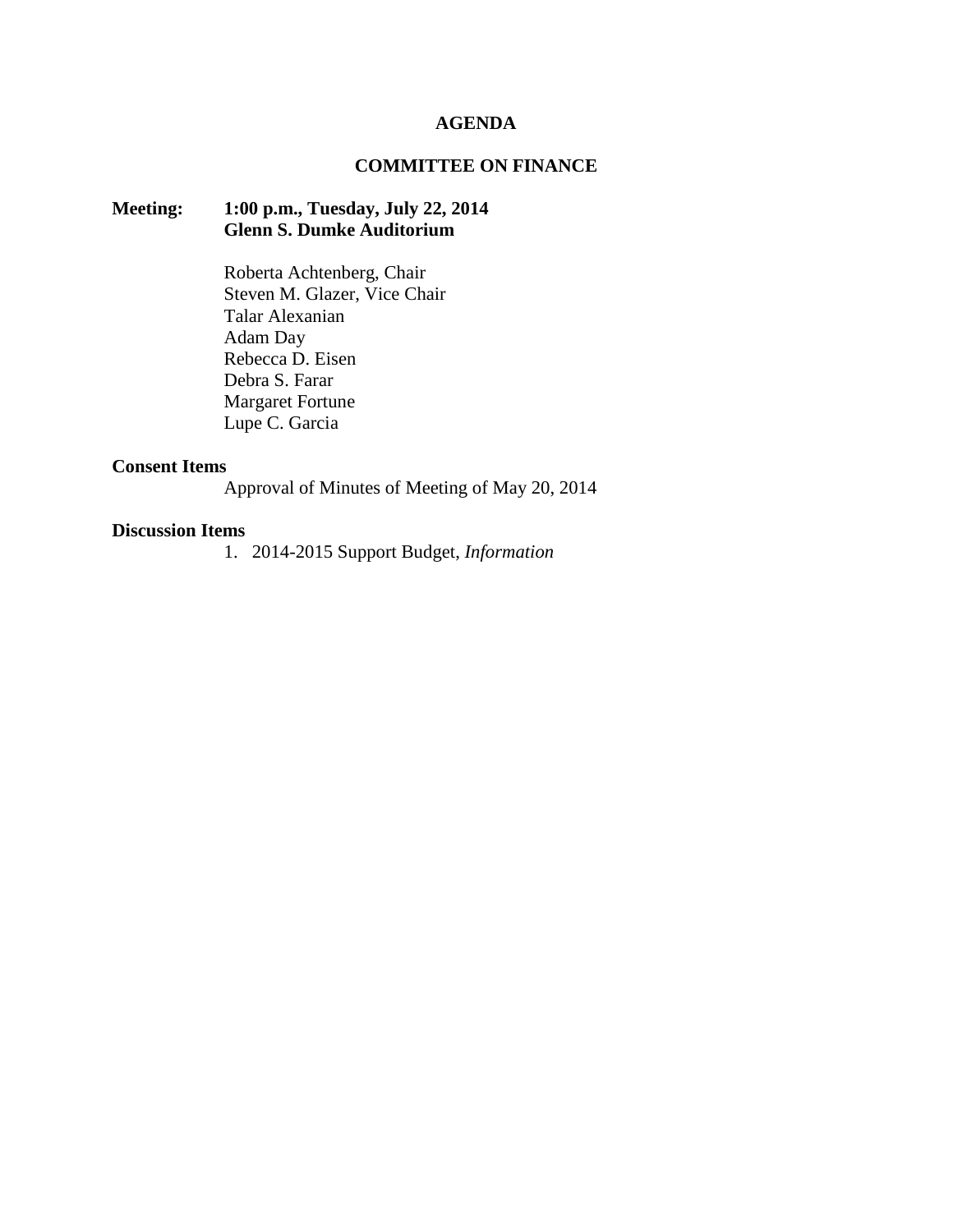## **MINUTES OF THE MEETING OF COMMITTEE ON FINANCE**

**Trustees of The California State University Office of the Chancellor Glenn S. Dumke Conference Center 401 Golden Shore Long Beach, California**

**May 20, 2014**

### **Members Present**

Rebecca Eisen, Acting Chair Adam Day Lillian Kimbell Bob Linscheid, Chair of the Board J. Lawrence Norton Timothy P. White, Chancellor

Trustee Eisen called the meeting to order.

## **Approval of Minutes**

The minutes of March 25, 2014 were approved by consent as submitted.

## **Report on the 2014-2015 Support Budget,** *Information Item*

Mr. Ryan Storm, Interim Assistant Vice Chancellor for Budget, presented an update on the 2014-2015 support budget.

He highlighted the most significant components of the 2014-2015 Governor's Budget Proposal issued in January, which are: (1) an increase of \$142.2 million that could be used for operating and capital needs of the CSU and (2) a new capital budget proposal that would shift debt service and future capital funding responsibilities from the state to the university.

The May Revision is the DOF's opportunity to alter the January Budget Proposal. Anticipating this opportunity, the Chancellor's Office requested additional funding from the DOF for the capital budget proposal last month. But, no additional funding was provided at the May Revision to complement the statutory flexibilities and tools envisioned under the proposal.

The May Revision estimated state revenue increases of \$2.4 billion above the January budget forecast. Several other expenditure priorities have nullified any of these state revenues being used to augment the CSU budget under the DOF plan. These other priorities include a much larger than anticipated increase in Medi-Cal caseloads; a shoring up of the CalPERS & CalSTRS retirement systems; a required adjustment to the state's constitutional spending guarantee for K-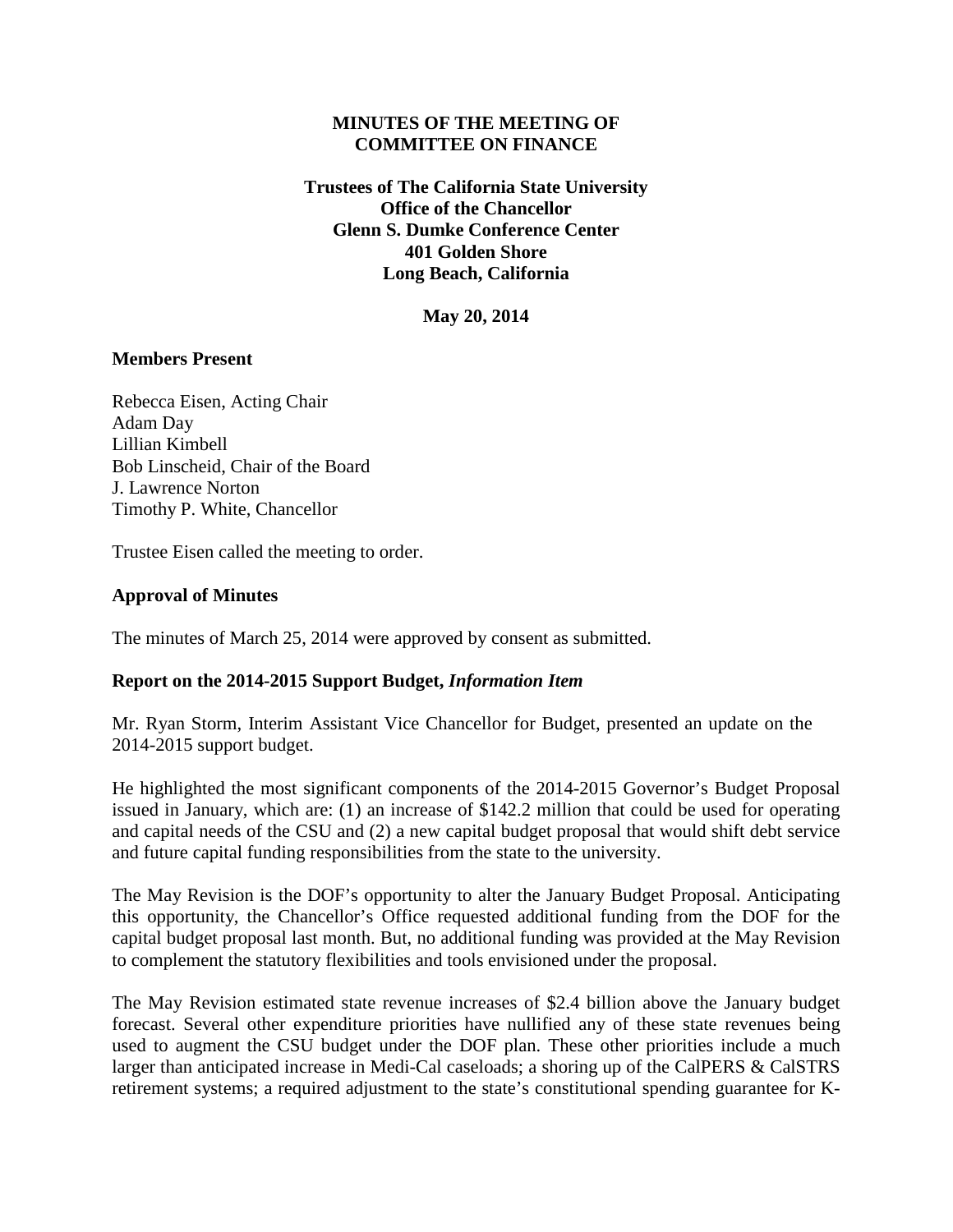2 Fin.

12 schools and community colleges (Proposition 98); and, new expenditures to combat the drought.

Mr. Storm informed the board that the Legislative Analyst's Office (LAO) released its analysis of the May Revision, and in it they estimated that state revenues will be \$2.5 billion higher than the DOF's estimate—or \$4.9 billion above the January budget forecast. However, he cautioned that the LAO revenue estimate could result in no more than several hundred million dollars of additional resources for non-Proposition 98 programs and departments like the CSU, given higher spending required on Proposition 98 for K-12 schools and community colleges.

In the past, the CSU has made final budgetary decisions at the May Board of Trustees meetings, when it was generally known how the state would fund the CSU at that time. In good economic times, a funding agreement or compact with the then governor would be assumed and ultimately funded. In more challenging economic times, the trustees anticipated in the March and May meetings the need to align the trustees' budget with budget reduction amounts indicated in the governor's January budget proposal or the May Revision.

This year is different. There is no budget reduction, however the DOF's funding plan is significantly less than the trustees' budget request. The state has positive revenues and there has been significant interest by the legislature to reinvest in the CSU after many years of significant funding reductions. Many legislators have expressed an interest in expanding capacity on CSU campuses - both in new student enrollments and more access to courses for current students. As a consequence, staff is working with the legislature to improve the CSU's budget picture with the end goal of producing additional degree-holding graduates that can serve California. The legislature may accomplish this by redirecting funding away from the other priorities to the CSU budget or they may accomplish this by assuming the higher revenue estimate of the LAO. With final state budget decisions still to be determined, there is not enough information to determine a final budget for the CSU at this meeting.

Instead, the Chancellor's Office will await final state decisions before finalizing the CSU budget, pursuant to the resolution (RFIN 11-13-07) passed in November 2013 that authorizes the chancellor to adjust and amend the support budget to reflect changes in the assumptions upon which the budget is based. The Chancellor's Office will provide proper notification to the Board of Trustees in the future.

Lt. Governor Gavin Newsom commented the he believes this is the right approach and feels the sentiment in Sacramento is the desire to invest in CSU. It is wise to not just give up and accept the budget proposal as it is currently drafted.

# **California State University Annual Debt Report,** *Information Item*

Mr. George V. Ashkar, Assistant Vice Chancellor/Controller for Financial Services presented the debt report. This report is provided annually to give the status of the CSU revenue projects. The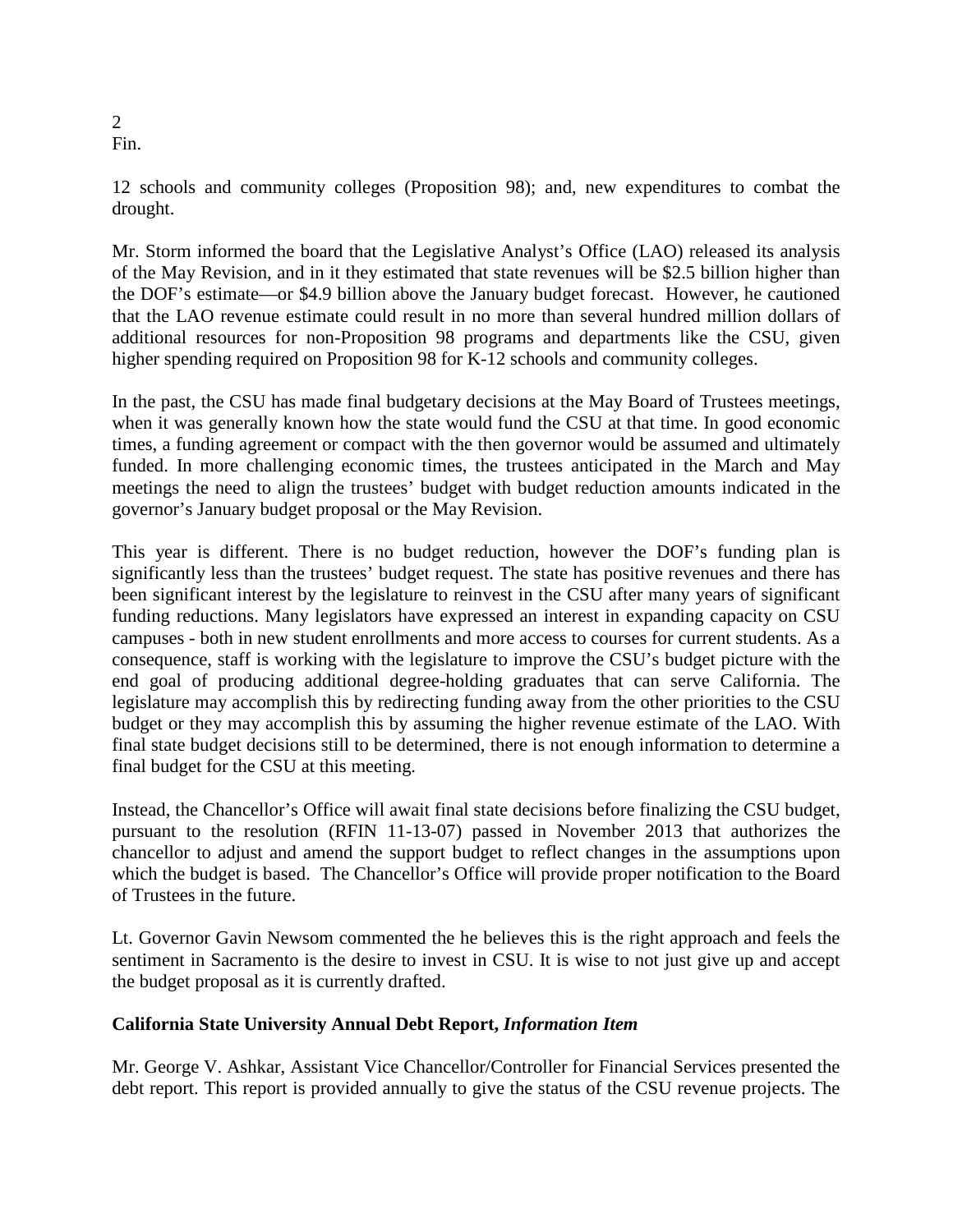Systemwide Revenue Bond (SRB) program provides capital financing for revenue generating projects of the CSU – projects in which the facility being built generates revenue through fees, rents, and other charges to use the facility. Typical projects include student housing, parking facilities, student union facilities, health center facilities, continuing education facilities, and certain auxiliary organization projects.

Mr. Ashkar reported the outstanding SRB debt to be \$3,605,000,000 as of June 30, 2013, and \$3,507,000,000 as of December 31, 2013. He explained that debt service coverage is an indicator of the financial strength of the overall SRB financing program and is the ratio of net operating cash flow available after operating expenses have been paid relative to debt service, (i.e. the principal and interest). For the year ended June 30, 2013, debt service coverage was 1.63, exceeding the minimum benchmark of 1.45 established by Executive Order 994. Exceeding the benchmark is desirable.

He informed the board that the SRB program has a rating from Moody's of Aa2 and a rating from Standard & Poors of AA-, both with stable outlooks. These two ratings are generally equivalent, and are very good ratings. The rating from Standard & Poors reflects an upgrade from  $A+$  in July 2013. The impact of this improvement in the rating from Standard & Poors is roughly 20 basis points or 0.20% in the cost of financing a project based upon current market conditions. Stated differently, this would translate into an annual cash flow benefit of about \$20 thousand for every \$10 million that is financed through the program.

Since the last debt report a year ago, the CSU has had one bond issuance under its SRB program. That sale took place in July 2013 and totaled approximately \$309 million in bonds issued to refund existing SRB campus and auxiliary debt, producing net present value savings of approximately \$20 million.

The SRB program has been a valuable tool for our universities to rely on for needed facilities that are ineligible for any kind of state funded support. The program is well managed at both the system and campus level, and remains strong.

# **Approval to Issue Trustees of the California State University, Systemwide Revenue Bonds and Related Debt Instruments for Various Projects,** *Action Item*

Mr. George V. Ashkar, Assistant Vice Chancellor/Controller for Financial Services presented an item requesting authorization to issue long term Systemwide Revenue Bonds (SRB) financing and the issuance of Bond Anticipation Notes (BANs) to support interim financing under the Commercial Paper Program in an aggregate amount not-to-exceed \$150,700,000 to provide financing for two campus projects, and to refund an outstanding issue of Auxiliary Organization Bonds. Mr. Ashkar noted that, as was discussed in the annual report on the Systemwide Revenue Bond program, the following are financing items in which revenue generated by the relevant facilities covers the cost of debt service and operating expense.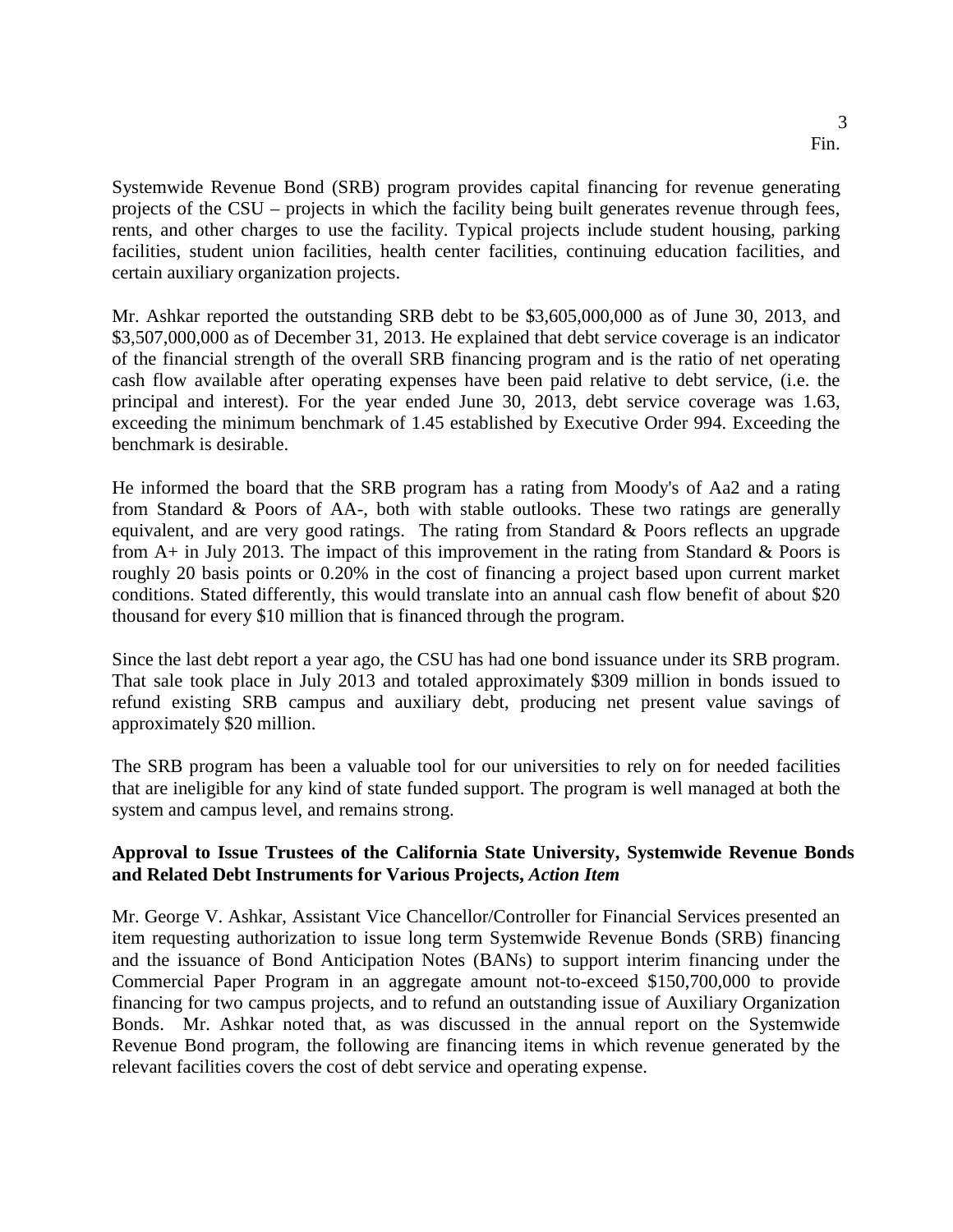#### 4 Fin.

The board was asked to approve resolutions related to the financing and the refunding of:

1. The San Jose State University Campus Village Housing 2 Project

A ten story, 850 bed facility to be occupied by first-time freshman as part of the oncampus freshman housing requirement.

The approximately 193 thousand gross square foot facility will replace a portion of existing, older inventory that will be demolished, providing a net increase of 450 beds. The not-to-exceed par value of the proposed bonds is approximately \$141 million that includes project, program reserves, and financing costs. The housing program net revenue debt service coverage is 1.25 in 2017-2018, the first full year of operations, which exceeds the CSU benchmark of 1.10 for the program.

For all campus pledged revenue programs, the campus' overall net revenue debt service coverage for the first full year of operations is projected to be 1.62, which exceeds the CSU benchmark of 1.35 for the campus. Again, exceeding the benchmark is desirable. The specific benchmark requirements of 1.35 for a campus and 1.10 for a program are requirements set forth in Executive Order 994, Financing and Debt Management Policy. The levels are based off of feedback that CSU has received from rating agencies and the bond market industry as desirable for the CSU bond credit. The CSU has a goal to have an overall system minimum debt service coverage ratio of 1.45 per Executive Order 994 and 1.25 for auxiliary organizations.

The debt service coverage ratio is computed by taking the revenue, subtracting the operating expenditures, and then dividing by the annual debt service.

2. California State University San Marcos Field House Expansion

This project will be a multipurpose venue for sports, enabling the campus to achieve National Collegiate Athletic Association Division II membership standards. In June 2013, a \$25 per-term increase in Student Body Center fees was approved to support the project financing.

The not-to-exceed value of the proposed bonds is \$6,925,000 and is based on a total project budget of \$11,400,000, with Student Union Program Reserve contributions of \$5,500,000, and additional financing costs being funded by the bonds.

The campus financial plan projects a Student Union Program net revenue debt service coverage of 1.71 in 2017-2018, the first full year of operations, which exceeds the CSU benchmark of 1.10 for the program. For all pledged revenue programs, the campus overall net revenue debt service coverage for the first full year of operations is projected to be 1.80, which exceeds the CSU benchmark of 1.35 for the campus.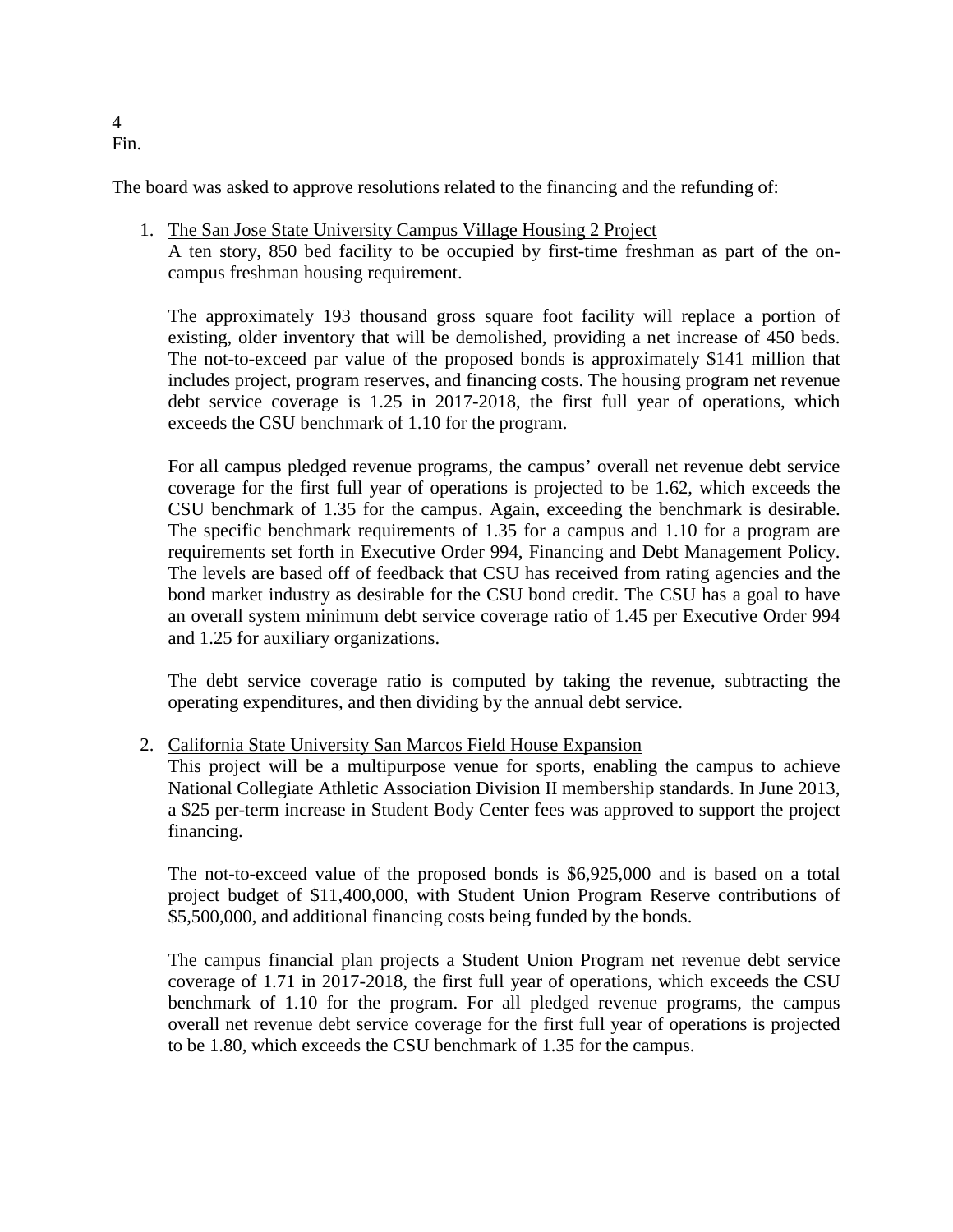3. The CSU, Chico Research Foundation - Office Building Refinancing

The CSU Chico Research Foundation, a recognized Auxiliary Organization in good standing, seeks approval for the refund of an existing stand-alone auxiliary organization bond issue through SRB to generate savings of capital. On April 15, 2014, The Chico Research Foundation Board of Directors adopted a resolution authorizing the refunding of the auxiliary bonds through the SRB program.

The size of the proposed refunding, related to the original costs associated with the 2003 bonds for acquisition and improvements of a 19,000 square foot office building (known as "25 main"), is at a not-to-exceed par amount of \$2,915,000 and is estimated to generate a net present value savings of approximately \$237,000.

Staff recommended approval of these three projects authorizing the sale and issuance of SRB bond anticipation notes and CSU Systemwide Revenue Bonds not-to-exceed \$150,700,000. Upon motion duly made and seconded, the committee approved the Issuance of Trustees of the California State University, Systemwide Revenue Bonds and Related Debt Instruments for Various Projects (RFIN 05-14-03).

There being no further questions, Trustee Eisen adjourned the Committee on Finance.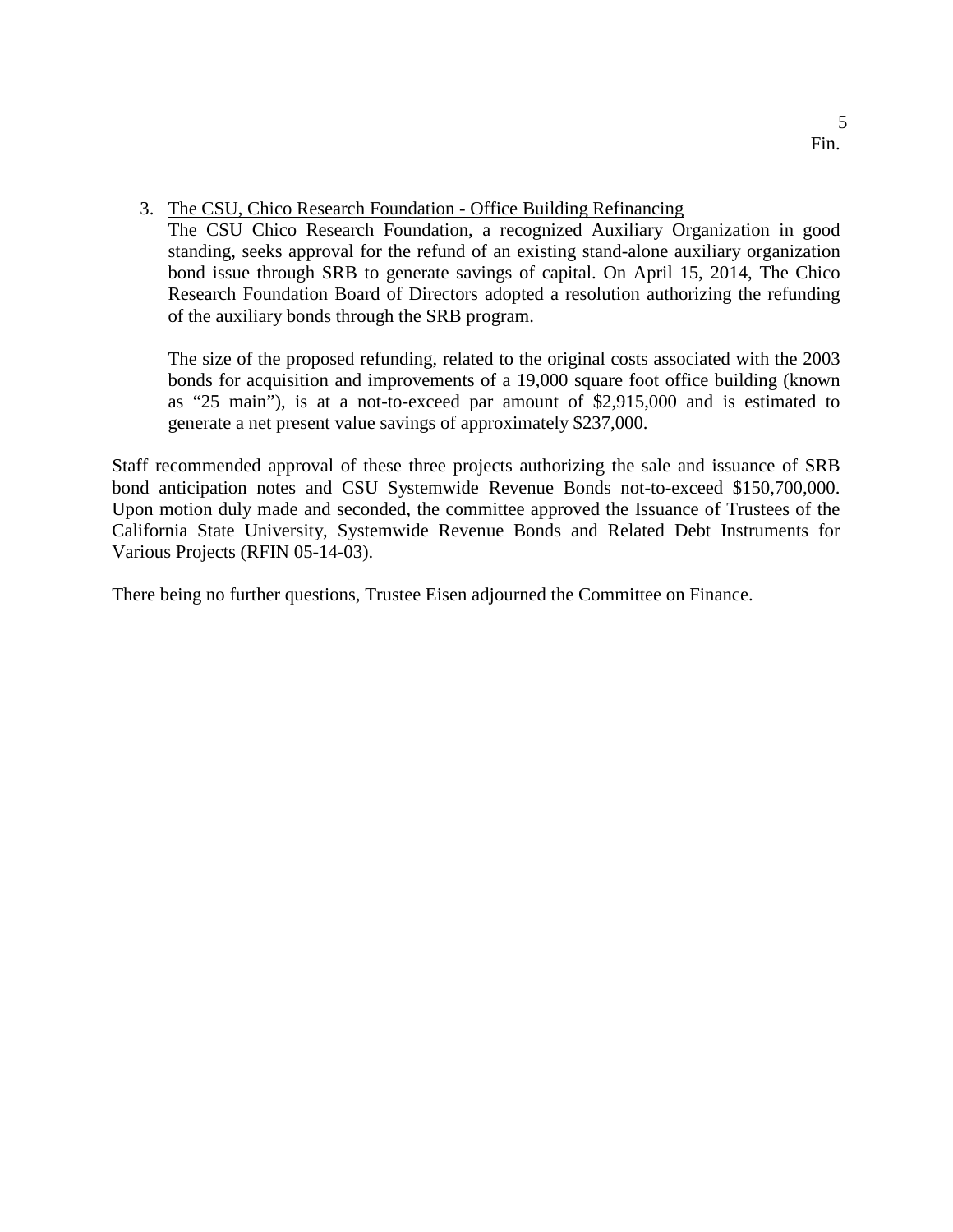**Information Item**

Agenda Item 1 July 22, 2014 Page 1 of 5

## **COMMITTEE ON FINANCE**

#### **2014-2015 Support Budget**

#### **Presentation By**

Steve Relyea Executive Vice Chancellor and Chief Financial Officer

Ryan Storm Interim Assistant Vice Chancellor Budget

### **Summary**

The purpose of this agenda item is to inform the California State University (CSU) Board of Trustees of budget-related decisions made by the state affecting the CSU and describe the CSU expenditure plan for 2014-2015. The CSU must align the November 2013 support budget request of \$237.6 million with the \$142.2 million provided by the state in the final budget act.

#### **Background**

At its November 2013 meeting, the Board of Trustees approved the CSU 2014-2015 Support Budget Request. That budget request called for an increase of \$334.3 million, including \$237.6 million from state funds and \$96.7 million of net student fee revenues tied to enrollment growth. The approved uses of the increase included funding for:

- Mandatory cost increases, including health benefits and new space,
- Student success and completion,
- A three percent compensation increase pool,
- Enrollment growth, and for
- Financing maintenance and infrastructure needs.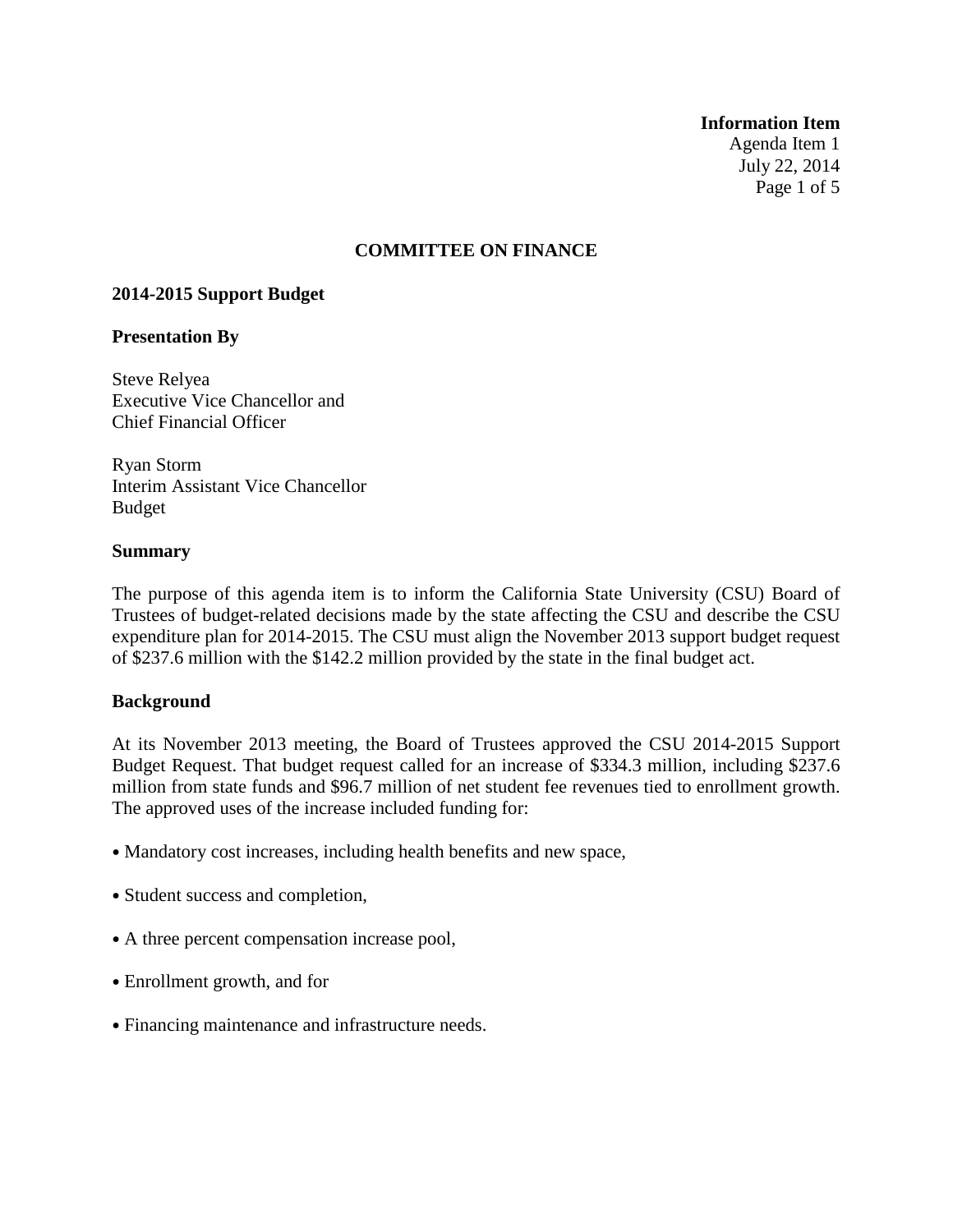Finance Agenda Item 1 July 22, 2014 Page 2 of 5

As discussed at the January 2014 CSU Board of Trustees meeting, the 2014-2015 Governor's Budget identified a \$1.9 billion surplus for 2014-2015. This surplus was net of \$8.3 billion of increased state revenues between 2013-2014 and 2014-2015.

The governor utilized a portion of these revenues to provide a \$142.2 million state general fund increase for the CSU support budget. This amount is consistent with the governor's multi-year funding plan first proposed and adopted in 2013-2014.

By the end of May 2014, the governor and legislature had both estimated higher state revenues and priorities for those funds. Specifically, the governor estimated \$10.7 billion (\$2.4 billion more than his January 2014 estimate) and the legislature estimated \$13.2 billion of increased revenues between 2013-14 and 2014-15, net of a \$1.6 billion surplus for 2014-2015. While the governor maintained his January 2014 commitment of \$142.2 million at the May Revision, the Senate and the Assembly proposed an additional \$95 to \$100 million for the CSU, respectively. These latter amounts would have met the Trustees' request.

However, the final budget agreement presumes the lower of two statewide revenue estimates and the enacted budget is consistent with the governor's proposal released in January 2014 for the CSU. It provides a programmatic increase of \$142.2 million from the state General Fund, bringing state support for the CSU to \$2.7 billion.

Because the state provided approximately 60 cents for every dollar requested by the Board of Trustees, there is a need to further prioritize and re-size what were already reasonable and necessary new expenditure levels in the CSU support budget request.

# **Proposed Expenditure Plan**

## *Enrollment*

Many CSU campuses experienced record levels of applications for Fall 2014. A total of 761,000 individuals applied to CSU campuses for Fall 2014, an increase of over 14,000, or two percent. In spite of this, state budget cuts during the recession continue to have repercussions today that constrain the ability of the CSU to admit eligible applicants.

This revised budget attempts to achieve a balance between various critical program needs and a constrained budget augmentation from the state. The revised budget plan will allow growth in state-assisted enrollment in the CSU system by approximately 9,900 students (approximately 8,300 full-time equivalent students). Even with this additional funding, it is likely that campuses would have to redirect resources from other program areas to reach this student access goal.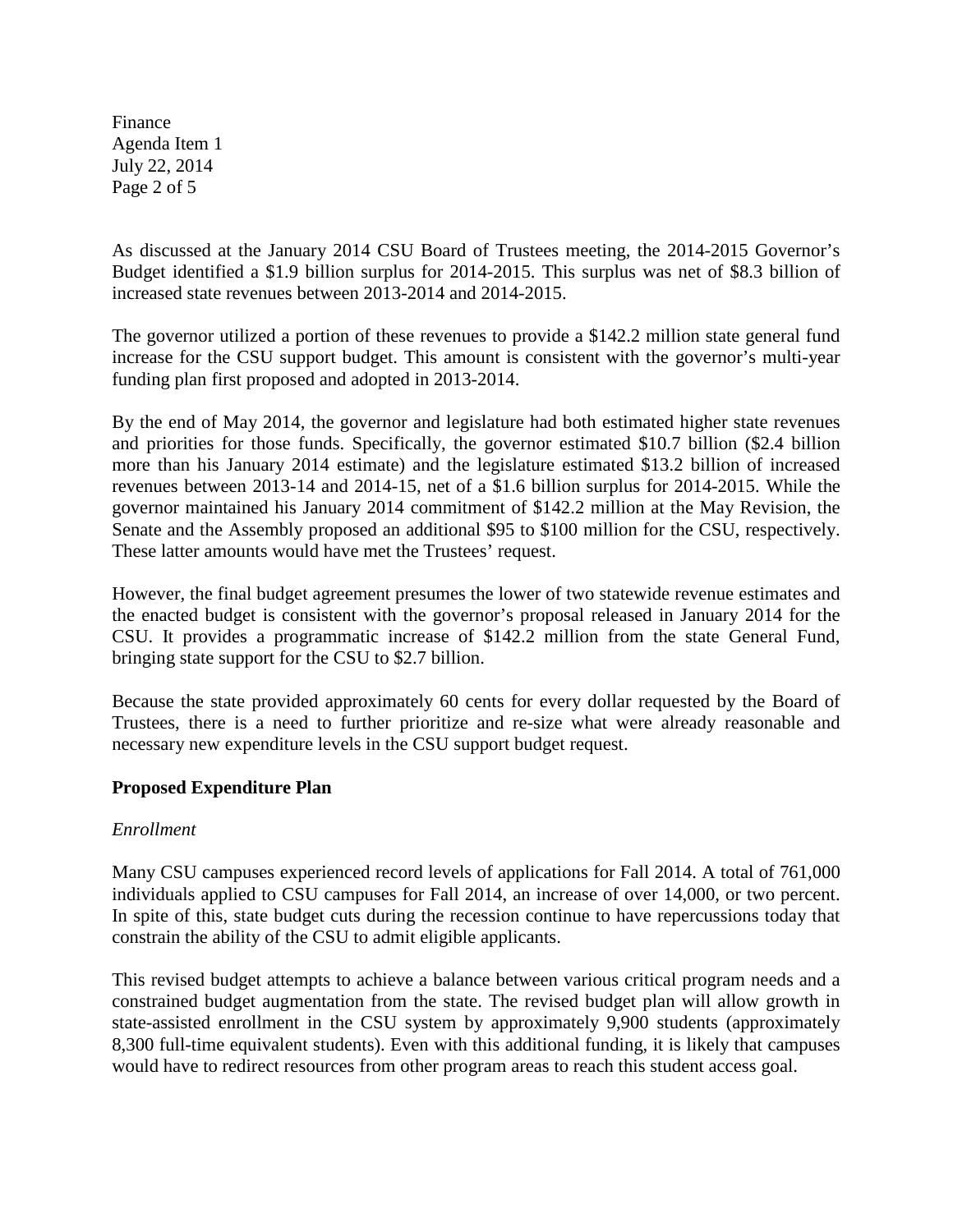Finance Agenda Item 1 July 22, 2014 Page 3 of 5

### *Employee Compensation Pool*

At this juncture, there are critical salary-related concerns across CSU employee groups that require attention by the CSU leadership and in the collective bargaining process. Reduced levels of funding from the state during the recent recession and the necessary priority given to preserving the quality of academic programs, student services, and public safety have limited the CSU to providing a general compensation increase of only 1.34 percent since 2007 and 2008. In fiscal year 2009-2010 furloughs were imposed and CSU employees experienced a nine percent salary reduction.

The proposed pool will provide resources that build upon the 1.34 percent provided in 2013- 2014 to continue to address the pressing need to compensate employees fairly for the work they perform and enhance the CSU's ability to recruit and retain top quality faculty and staff. An allocation of approximately \$91.6 million amounts to approximately a three percent increase in the total CSU compensation pool to employees. However, the distribution of the pool to various groups will depend on market factors, the collective bargaining process, and other factors. It is not anticipated that all employee categories will receive raises or receive the same amounts.

## *Infrastructure Needs*

There are ample examples on every CSU campus of academic and plant facilities that are in need of repair or replacement. The systemwide backlog cost is approximately \$1.8 billion with that cost growing by approximately \$100 million per year. With \$10 million annually dedicated to pay the debt service on bonds, approximately \$130 million of the university's most pressing facility repairs could be accomplished, depending upon market rates of interest. In lieu of this commitment, very limited financial resources are available for the CSU to make a marked improvement in existing campus facilities.

## *Student Access, Success, and Completion Initiatives*

An allocation of \$22 million will be used to address key factors that impact student access and success such as reducing time to degree, closing the achievement gap, and improving graduation rates. Systemwide objectives will guide campus proposals to hire more tenure-track faculty and staff, scale up existing best practices or implement new and innovative strategies to enhance academic advising, improve student services focused on retention and shortened time to degree, and close the achievement gap through targeted academic and student support, specifically to underserved and under-prepared first-time freshman.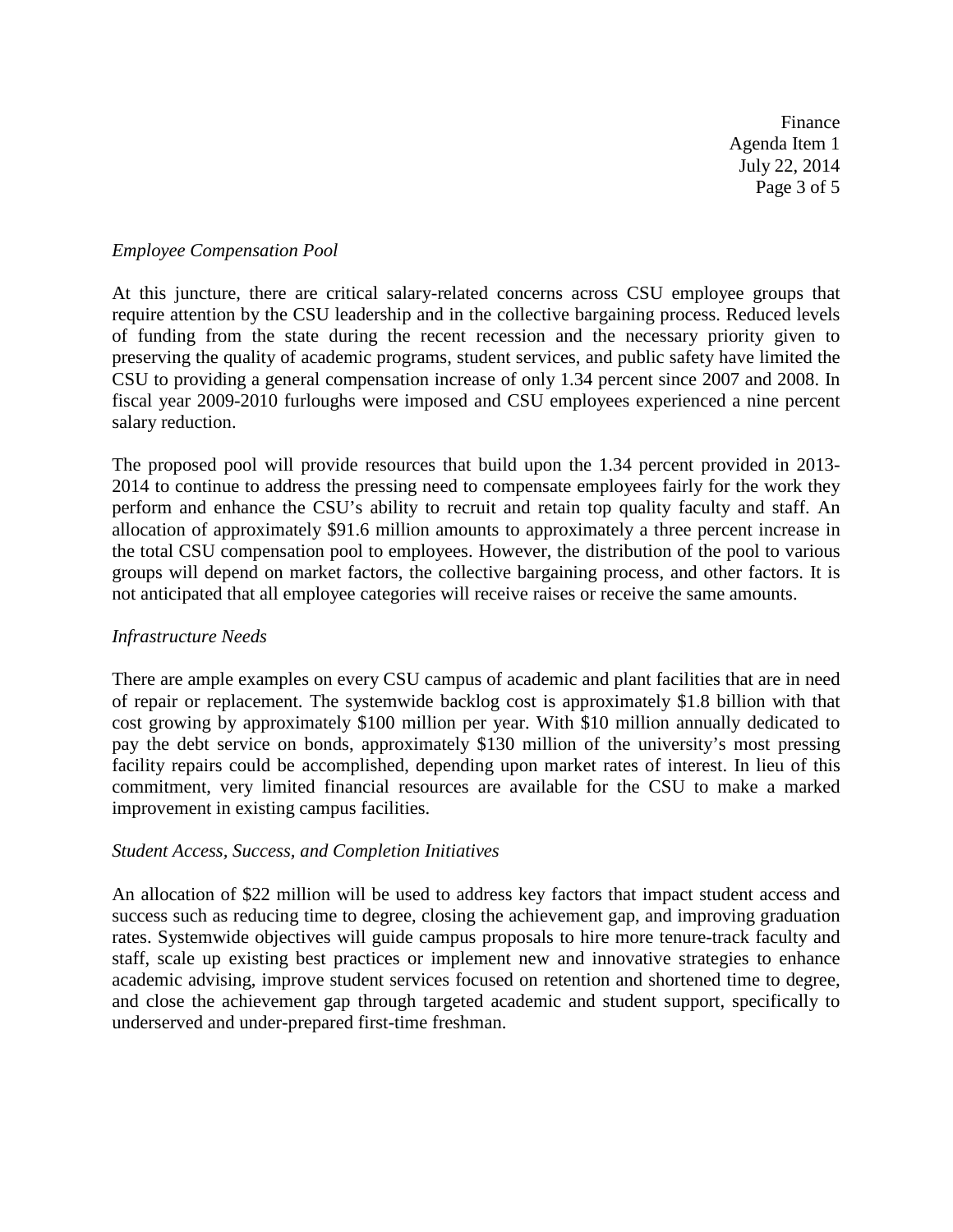Finance Agenda Item 1 July 22, 2014 Page 4 of 5

#### *Mandatory Costs*

Approximately \$14.3 million of the augmentation will be used to meet anticipated mandatory costs. Mandatory costs are the expenditures the university must pay regardless of the level appropriated by the state. These costs include recent increases to employee health benefits, operations, and maintenance of newly constructed space. Without funding for the mandatory cost increases, campuses would have to redirect resources from other program areas to meet their obligations. Funding mandatory costs preserves the integrity of the CSU programs.

### **Other Budget Items**

Several issues are worthy of note.

### *Capital Outlay and Financing Framework*

The state budget also contains the governor's capital outlay and financing framework proposal. This provides the CSU \$297 million that will be used in the short term to pay existing general obligation and state Public Works Board debt service. There remains an understanding in the out years that the spikes in debt service that have been discussed at Board of Trustee meetings will garner additional resources. As that debt is retired over time, this funding can be used for new infrastructure investments or other CSU priorities. This also provides the CSU new financing flexibilities and tools that provide the CSU significant new autonomy to repair, maintain, renovate, and construct academic-related facilities.

#### *Student Success Fee Moratorium*

New state law places a moratorium on new student success fees until January 2016. In addition, the chancellor is required to review the CSU Fee Policy as it relates to student success fees and recommend any changes to the board by February 2015. The board has the discretion to act on those recommendations.

#### *Academic Sustainability Plan*

State law established last year requires the CSU to report on a number of student success performance measures. Some examples include the number of students enrolled by different student categories, two-year and three-year graduation rates of community college transfer students, and the number of degree completions by varying student categories. The state budget builds upon these performance measures by requiring the CSU to prepare a multi-year plan that would establish annual goals for the performance measures and outline how assumed revenues and expenditures would sustain the plan and achieve the goals. This proposal would require the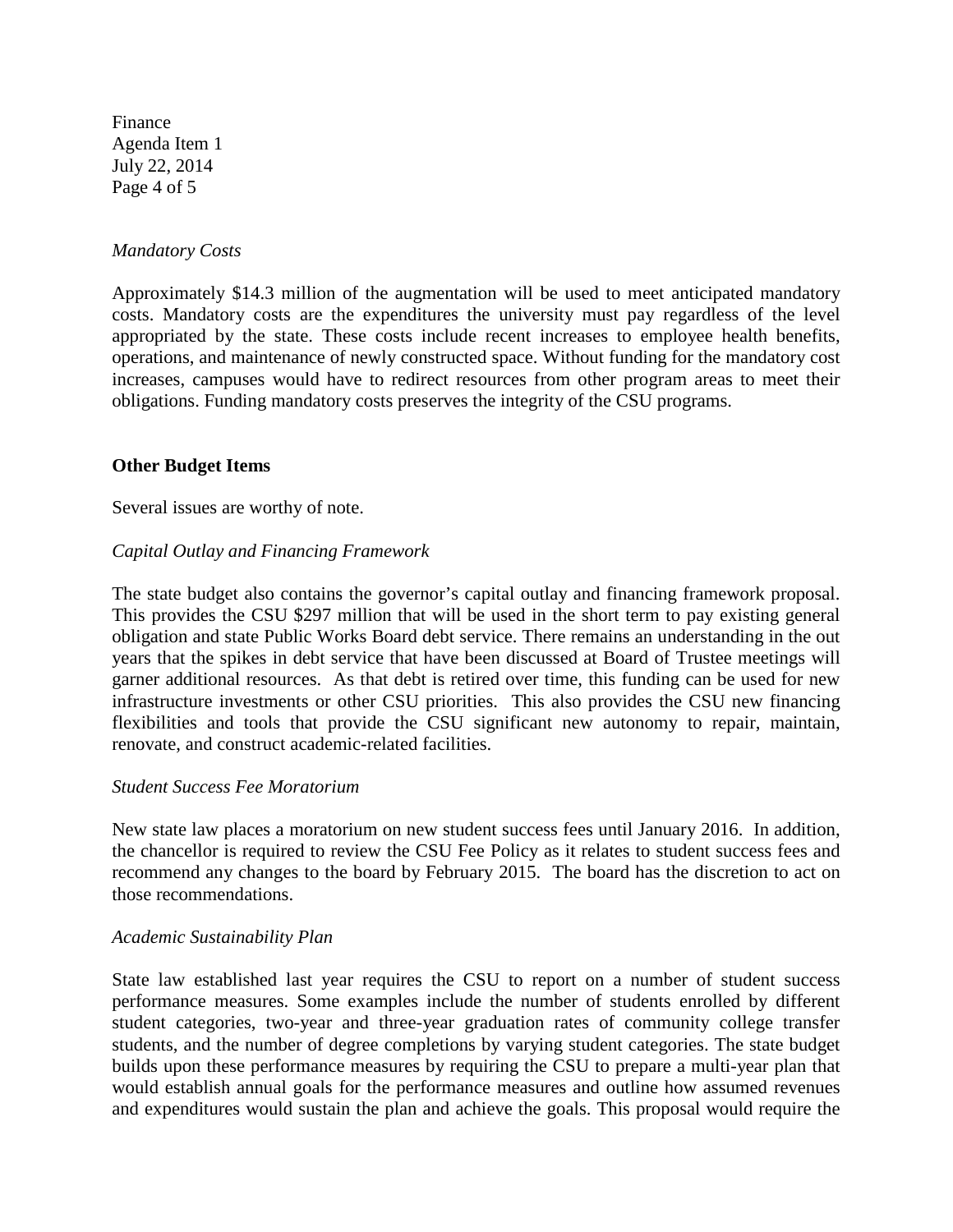Finance Agenda Item 1 July 22, 2014 Page 5 of 5

trustees to adopt a multi-year budget plan based on yet-to-be defined assumptions prescribed by the Department of Finance (DOF). The plan is due to the state in November 2014. This will be a significant departure from the practice in which the trustees annually determine revenue and expenditure assumptions and adopt the CSU support budget.

# *Awards for Innovation in Higher Education*

The state budget includes a one-time \$50 million program administered by a new seven-member selection committee. The purpose of the program is to identify and reward public colleges and universities that have particular success in: (1) increasing the number of bachelor's degrees awarded; (2) improving four-year graduation rates; and (3) easing transfer through the public higher education system and recognizing learning that has occurred across the public higher education system or elsewhere. Awards will be provided to the colleges and universities that have or plan to bring successful models to scale for the benefit of the three public higher education institutions. Campus applications are due to the DOF in January 2015. The structure of the program sidesteps Chancellor's Office involvement, which could be challenging in fulfilling the purpose of the program. The state does not have an institution that can take any identified best practices to scale at CSU campuses like the Chancellor's Office.

## *Possible Deferred Maintenance Funding*

The CSU could receive up to \$50 million of one-time funding for campus deferred maintenance projects. The state budget structured this in a way that if state property tax revenues exceed May 2014 estimates by \$200 million, CSU and the University of California will each be provided \$50 million. This positive budget "trigger" is feasible, considering that property tax data this summer must eclipse the springtime estimate by only 1.3 percent. It is expected that the CSU will learn of the outcome by August 2014.

# **Summary**

The governor signed the 2014-2015 Budget Act and the higher education budget trailer bill on June 20, 2014. In terms of appropriations for the CSU, the enacted budget is consistent with the governor's proposal released in January 2014 and sustained at the May Revision. It provides a programmatic increase of \$142.2 million from the state General Fund for support of the CSU, bringing state support for the CSU to \$2.7 billion out of a \$108 billion state General Fund budget.

The enacted budget is inconsistent with the spending plan tied to the amount approved at the November 2013 meeting of the Board of Trustees. While challenging to prioritize and to allocate funding among the many CSU needs, this will continue the process that began in 2013-2014 of